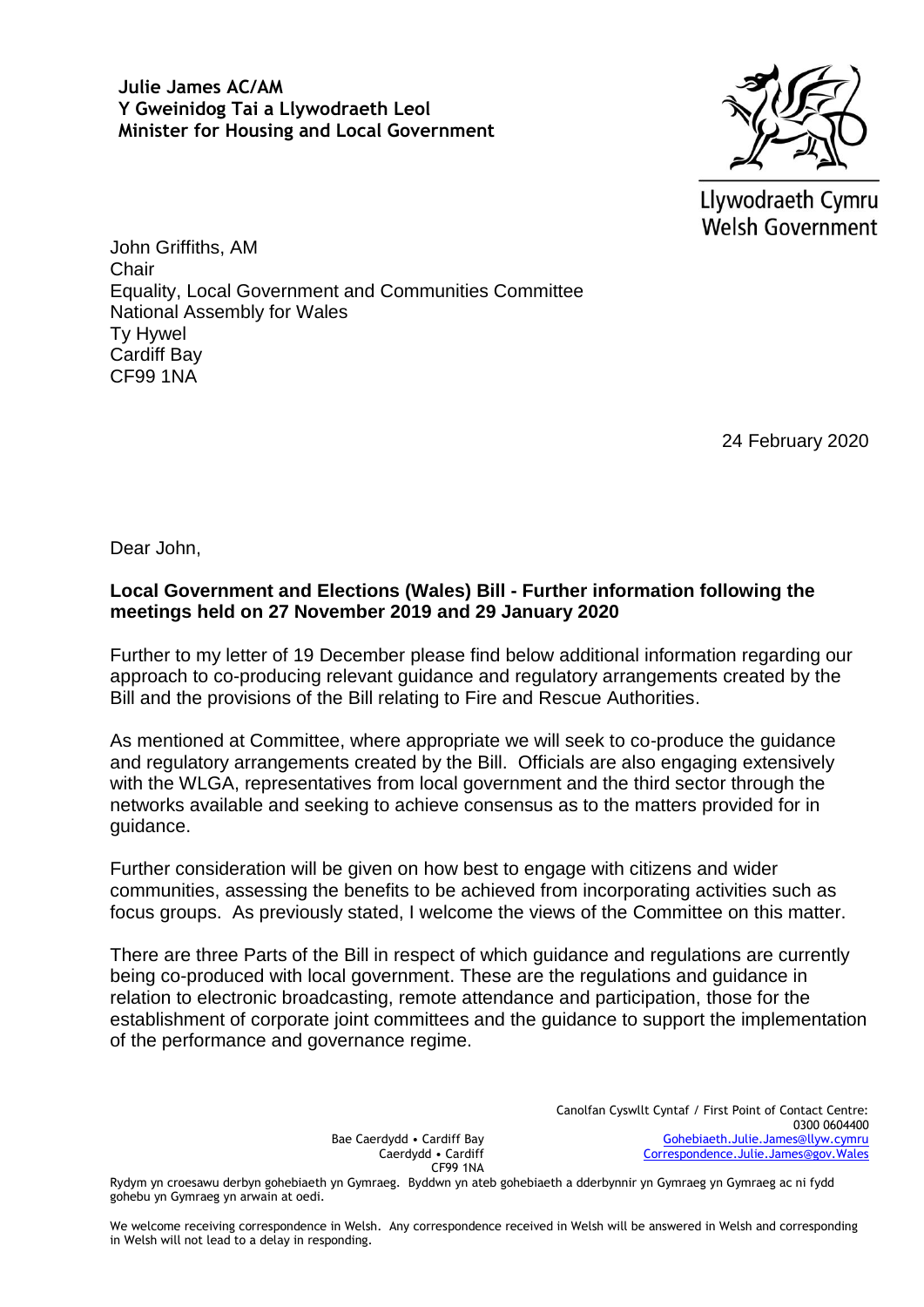## *Electronic Broadcasting, remote attendance and participation*

Officials are currently working in partnership with a small group comprising the WLGA, Monitoring Officers and Heads of Democratic Services to explore the practical issues relating to these areas of the Bill.

The group has met twice to date and as a result officials will be visiting a number of local authorities to explore the way broadcasting is currently being undertaken, the difficulties experienced and the opportunities for building on these arrangements. The visits will also be used to explore the concerns expressed about the number and range of meetings to be broadcast. The visits will be undertaken across a range of local authorities in Wales to ensure issues that arise from different geographical footprints, size of population and the requirements in terms of language are captured.

The visits will also highlight areas where remote attendance has, or is being used, and enable discussion about local authorities' experience of the arrangements and their concerns. These visits will help frame the regulations and guidance developed in these areas.

It is intended to adopt a similar approach in relation to the duty to encourage local people to participate in local government.

## *Performance and Governance Regime – guidance*

Officials are currently working in partnership with the WLGA and a small focus group of local government officers directly involved in the performance and improvement functions of their local authorities to co-design the content for statutory guidance on self-assessment and panel performance assessment.

Officials are also working with a range of other partners to inform thinking on these aspects of the performance and governance regime, including Estyn, Care Inspectorate Wales, Wales Audit Office and the Office of the Future Generations Commissioner.

It is anticipated a draft of the guidance will be finalised by the working group in late spring in advance of a public consultation exercise.

## *Corporate Joint Committees – Establishment regulations*

I, and my officials, have engaged extensively with the WLGA and local government leaders on the corporate joint committee proposal and the development of the regulations. Officials are currently working with key stakeholders, such as WLGA and Local Government Lawyers and Society of Welsh Treasurers to reach consensus on these regulations.

Co-producing in this way is essential to ensure the regulations are fit for purpose and will deliver the intended requirements of simplification, consistency of core governance structures and local flexibility to deliver what is needed for an area.

In other areas, officials are also in the process of establishing a group to consider guidance relating to the duty on political group leaders in relation to standards of conduct and the production of annual reports by standards committees. In addition, work is planned to engage with the town and community council sector and their representative bodies in respect of the provisions in the Bill which relate to them.